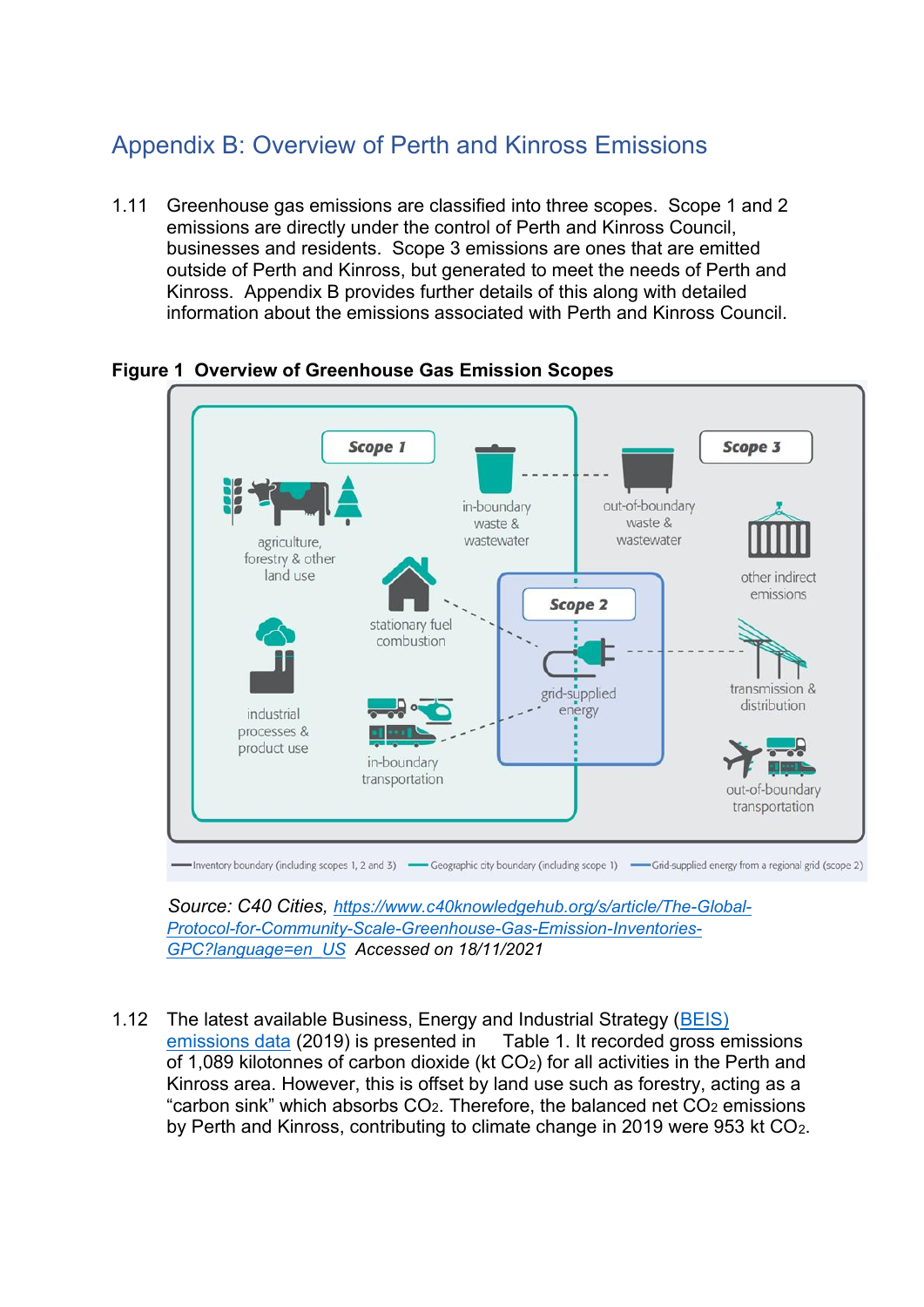| <b>Emission Category</b>           | <b>2019 Emissions</b> | % of total emissions |
|------------------------------------|-----------------------|----------------------|
|                                    | (kt CO2)              |                      |
| <b>Industry Total</b>              | 156.6                 | 14%                  |
| <b>Commercial Total</b>            | 76.6                  | 7%                   |
| <b>Public Sector Total</b>         | 28.1                  | 3%                   |
| <b>Domestic Total</b>              | 266.5                 | 24%                  |
| <b>Transport Total</b>             | 562.2                 | 52%                  |
| <b>Total emissions</b>             | 1090.0                |                      |
| <b>Land Use</b><br>(Sequestration) | -136.8                | $-13%$               |
| <b>Net total</b>                   | 953.1                 |                      |

## <span id="page-1-0"></span> **Table 1 2019 Emissions Data for Perth and Kinross (BEIS, 2021)**

- 1.13 It should be noted that the above figures are only the  $CO<sub>2</sub>$  emissions BEIS does not currently calculate the emissions associated with the other six greenhouse gases (e.g., Methane), which are estimated to be in the 15-25% of total emissions range. Following convention, where these greenhouse gases have been included as their  $CO<sub>2</sub>$  equivalent warming potential, the combined figures are expressed as CO2e.
- 1.14 The figures of 953 kt of  $CO<sub>2</sub>$  equates to an annual reduction of 6.4%. This is better than the Scottish average of 3.2%, however it is below the annual 7.1% target needed in Perth and Kinross to meet the Scottish Government's 2030 target 75% reduction against 1990 levels. This puts the Perth and Kinross emissions reductions from 1990-2019 at approximately 44%. There is a significant gap between this and the 56% Scotland-wide reductions by 2020 put into law by the Climate Change Act.
- 1.15 In 2019, transport sector sources were responsible for 52% of net area-wide emissions, with the remaining 48% covering emissions from domestic (24%), industry (14%), commercial (7%) and public sector (3%).Transport sector emissions for 2019, along with commercial, domestic and public sector emissions, showed a percentage reduction when compared to the 2017 figures reported in the Council's 2019 Interim Climate Emergency Report and Action Plan – with only industry showing an increase (1%) against 2017 emissions.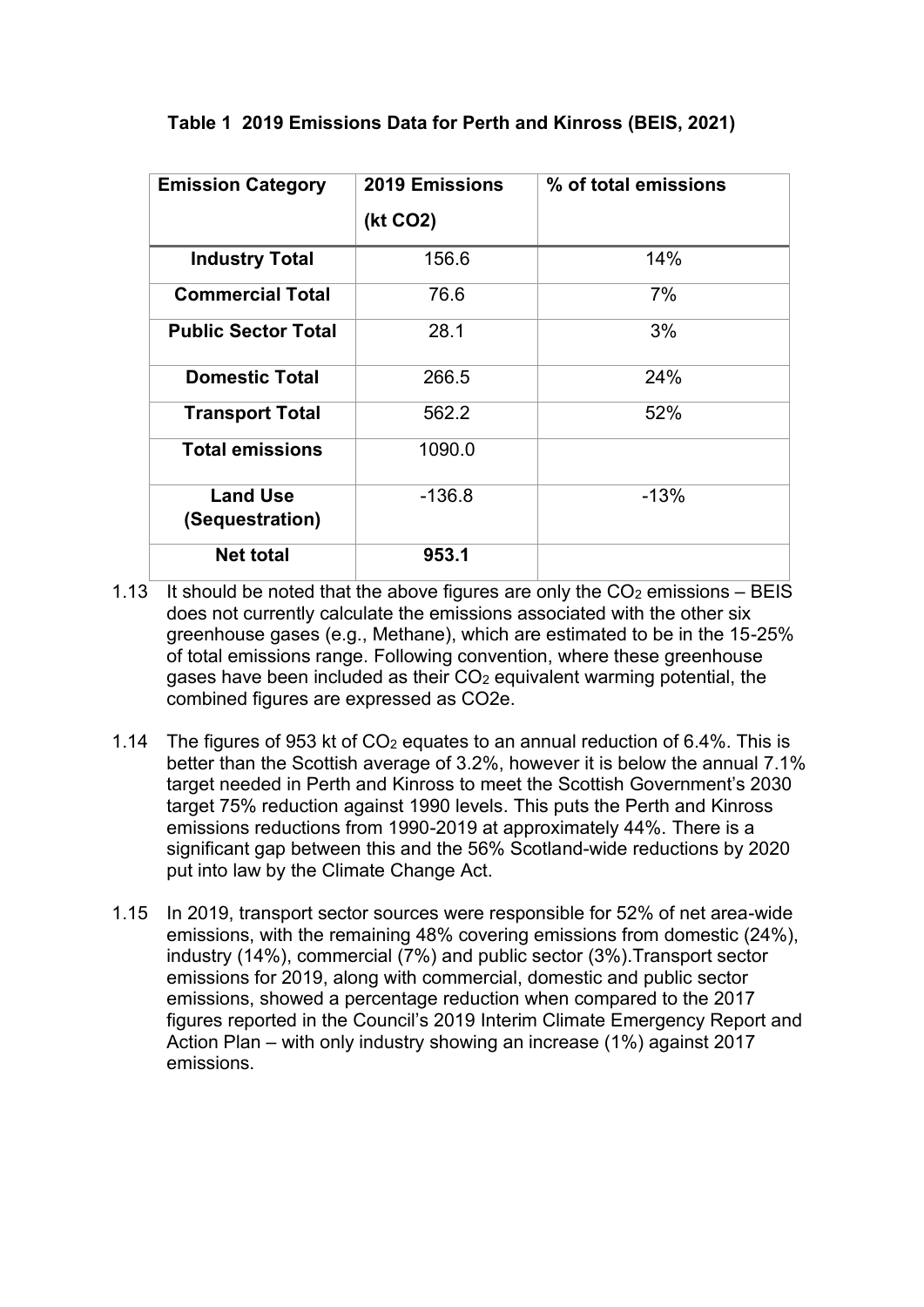

**Figure 2 Per capita CO2 emissions (BEIS, 2021)** 

1.16 As shown below, data across all sectors in 2019 indicates a reduction against the 2005 baseline and the 2017 data which was the basis the basis of the 2019 Interim Climate Emergency Report. 2005 is the earliest that emissions data is broken down to a local authority level.

| <b>Emissions</b><br>sector | 2019 figures as % change<br>against 2005 baseline | % change in<br>emissions from 2017<br>to 2019 |
|----------------------------|---------------------------------------------------|-----------------------------------------------|
| Industry                   | 21.1% reduction                                   | 1% increase                                   |
| Commercial                 | 53.7% reduction                                   | 15% reduction                                 |
| <b>Public Sector</b>       | 47.7% reduction                                   | 15% reduction                                 |
| <b>Domestic</b>            | 41.1% reduction                                   | 3% reduction                                  |
| Transport                  | 10.1% reduction                                   | 8% reduction                                  |

|  | Table 2 Change in emissions by sector |  |
|--|---------------------------------------|--|
|  |                                       |  |

1.17 In 2019, 91% of Perth and Kinross area-wide emissions were identified as being within the Council's **scope of influence** (as defined by BEIS). Of the 91%, transport sector emissions accounted for 47%, domestic 29%, industry 13%, commercial 8% and public sector 3%. The remaining 9% of emissions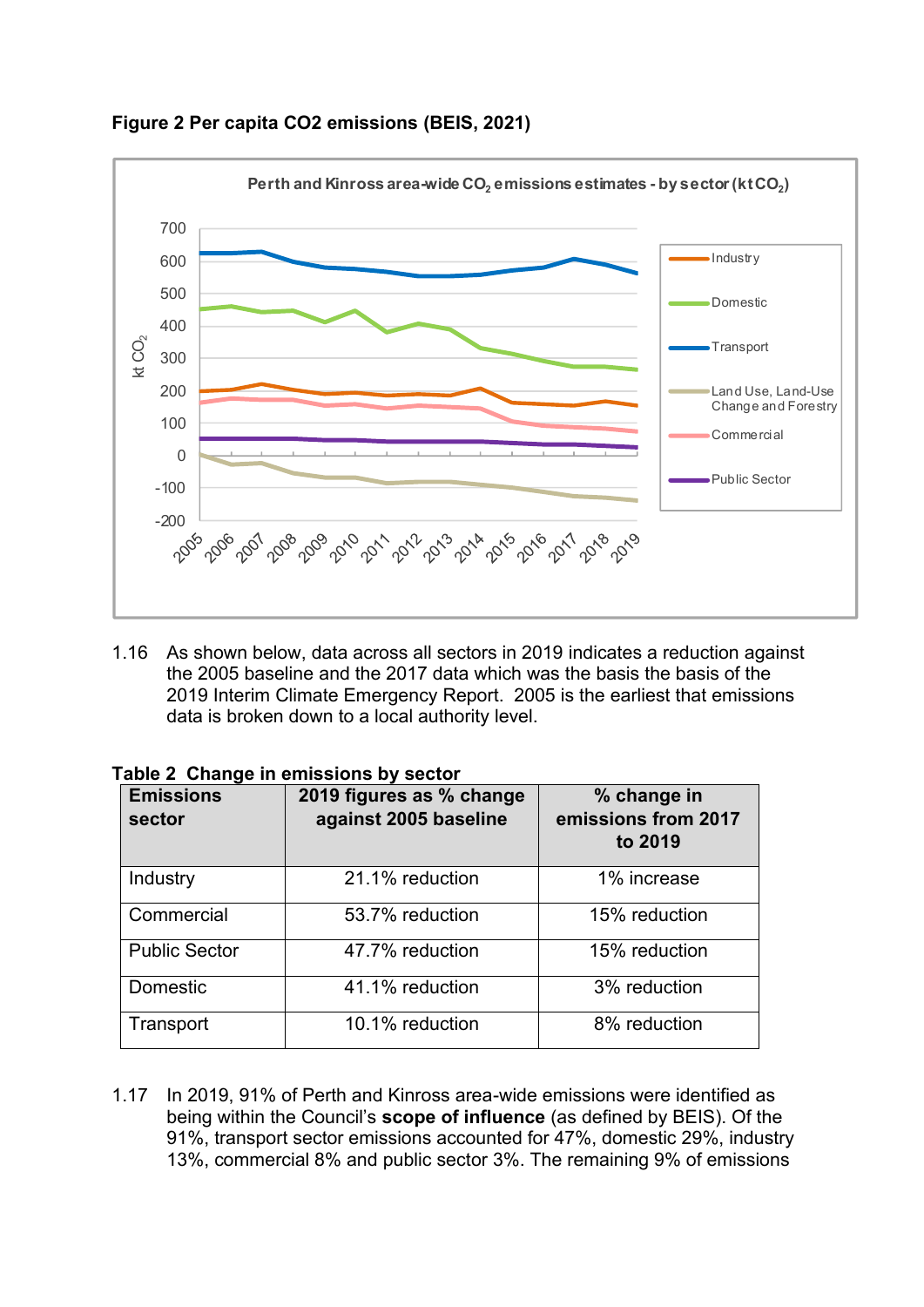outside the Council's scope of influence were from large industrial sites, railways, motorways and selected land-use.

1.18 Across Perth and Kinross, there is a continued reduction in both total  $CO<sub>2</sub>$ emissions and per capita (per person)  $CO<sub>2</sub>$  emissions. This follows a trend across Scotland, although per capita emissions in Perth and Kinross remain consistently higher than the average across Scotland – with 2019 per capita estimates of 6.3t CO<sub>2</sub> for Perth and Kinross compared to a Scottish average of 5.7t CO2. This is in line with other more rural local authority areas, including Aberdeenshire (6.5 t) and Angus (5.9 t).



## **Figure 3 Per capita CO2 emissions (BEIS, 2021)**

- 1.19 The organisational emissions from Perth and Kinross Council's operations are produced annually as part of the Public Sector Report on Compliance with Climate Change Duties, under the 2019 Climate Change Act. The latest emissions figures for 2020 showed a total Scope 1,2 and 3 emissions of 35 kt CO2e. This showed a 25% reduction year on year in Scope 2 emissions (electricity), which is largely attributed to the closures associated with Covid-19. The Scope 1 emissions only had a small change (-4.9%) despite the closures due to the increased heating and ventilation demands.
- 1.20 It is not possible to compare year-on-year Scope 3 data due to changes in methodology. Homeworking was a new emissions category this year and accounted for 3% of overall emissions. This emissions rise is expected to be more than quantified by reduced staff transport, however robust figures for that comparison are not available.